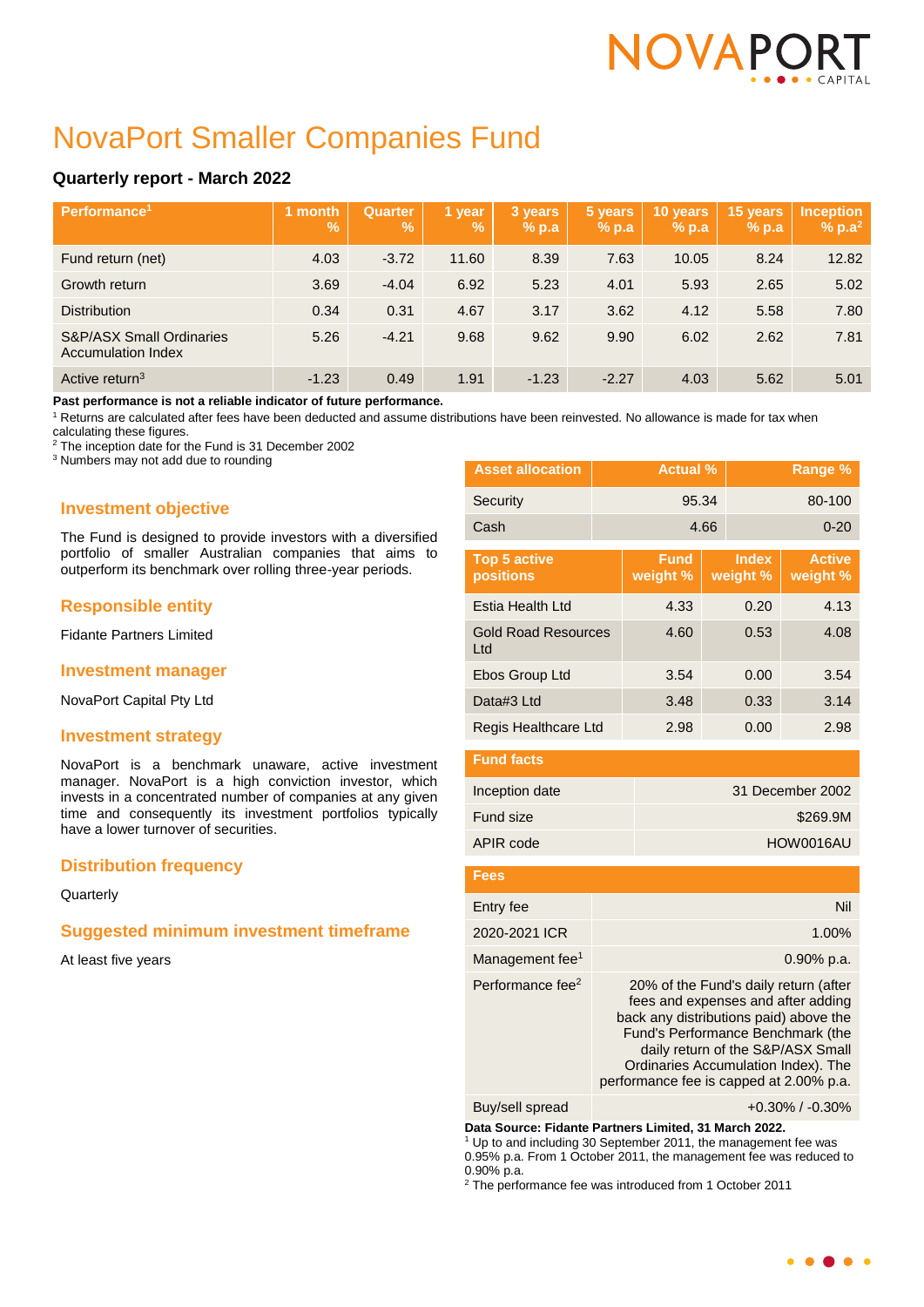

**Data Source: Fidante Partners Limited, 31 March 2022.**

#### **Market overview**

Resource stocks drove a sharp small company rally in March as conflict in Ukraine and ongoing inflationary pressure buoyed commodity prices.

The ASX Small Ordinaries (Accumulation) Index rose 5.3% last month, clawing back some of the January selloff to close 4.2% lower for the March quarter.

Russia's invasion of Ukraine and subsequent western sanctions pushed base metals and energy prices higher, fuelling another leg up for mining and energy stocks.

Small resources surged 12.7% last month while small industrials gained just 3%.

Russia is a major producer of timber, nickel, copper, coal, oil, and natural gas.

Disruption to the supply of these key inputs comes amid elevated demand for commodity-hungry goods in western economies and severe supply chain challenges.

This added price pressure on basic raw materials has given fresh impetus to already high inflation in western economies, particularly the United States, the United Kingdom, and Europe.

Central banks, led by the US Federal Reserve, have become increasingly hawkish about taming inflation with more aggressive interest rate hikes and balance sheet reduction (quantitative tightening).

Expectations are firming that the Reserve Bank of Australia will not lag its offshore peers too long and an Australian rate hike cycle is anticipated shortly after the federal election.

Loss-making and high valuation speculative stocks remained under pressure given the expected trajectory for interest rates.

Notwithstanding extremely complex macroeconomic challenges, growth remains robust in the domestic and global economy, underpinned by low unemployment and accumulated household savings.

#### **Fund performance summary**

The S&P/ASX Small Ordinaries Accumulation Index returned -4.21% for the quarter. The fund outperformed the market and delivered a -3.72% return over the quarter.